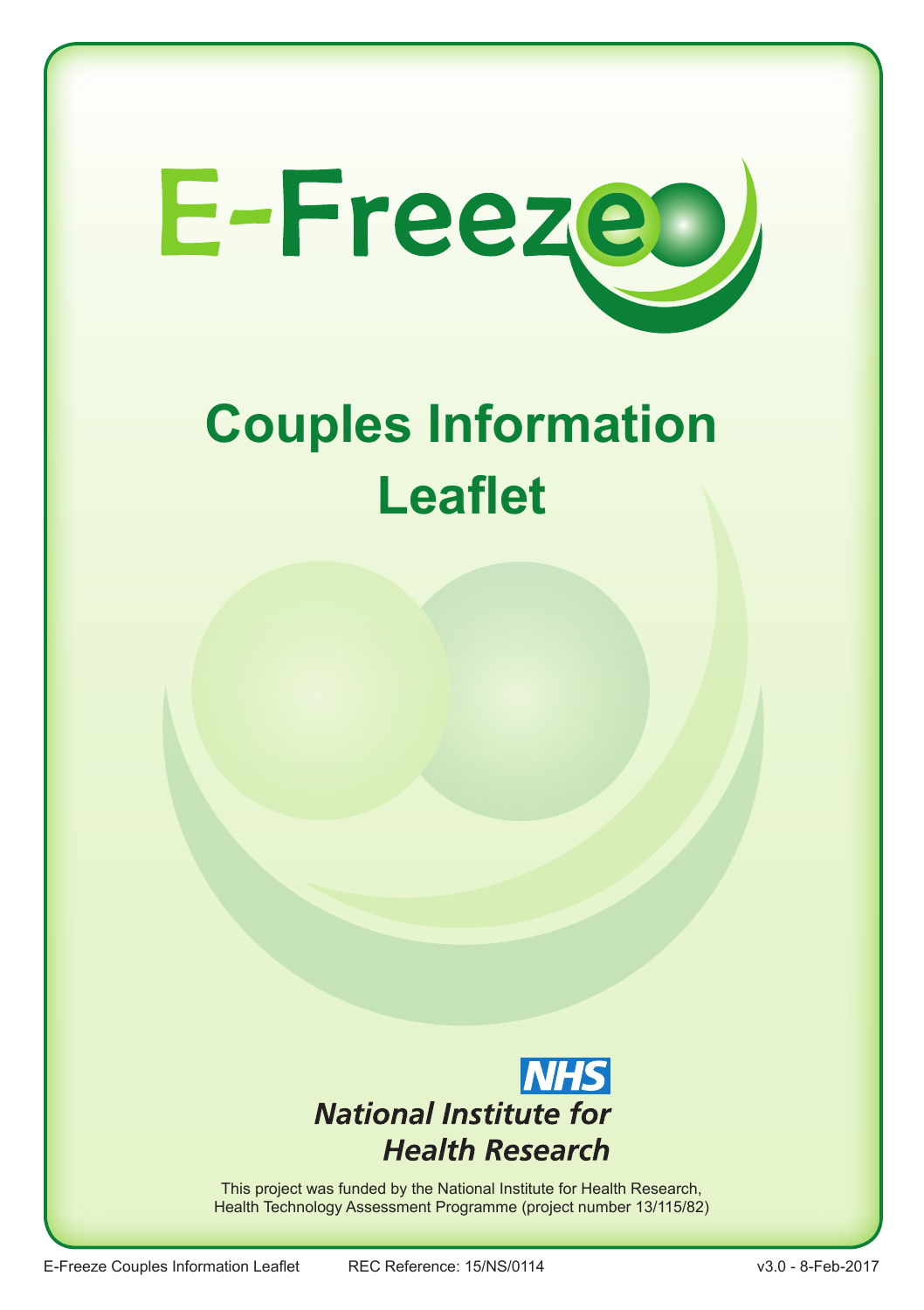You are due to undergo in vitro fertilisation (IVF) or intra-cytoplasmic sperm injection (ICSI) treatment where embryos are created in the laboratory before being replaced within the uterus. We would like to tell you about a research study that is taking place at this centre, which we would like to invite you to participate in.

#### **What is the purpose of this research study?**

The main aim of this research study is to find out which method of embryo transfer results in a higher healthy baby rate. One in seven couples experience difficulty in conceiving and many of them will require in vitro fertilisation (IVF). IVF involves hormone injections to stimulate a woman's ovaries to produce eggs which are then removed by a minor operation and mixed with sperm to create embryos in the laboratory. Usually these embryos are replaced within the uterus in 3 to 5 days. This is called fresh embryo transfer. Any remaining embryos are usually frozen so that they can be thawed and transferred at a later date if required - a process known as thawed frozen embryo transfer. Both forms of embryo transfer are commonly used as part of routine IVF treatment.

There have been some small studies, which suggest that using thawed frozen embryos may lead to improved pregnancy rates. This is because when frozen embryos are used, there is a delay in embryo transfer, allowing the excess hormones of ovarian stimulation to wear off, giving the uterus time to return to its natural state.

However, as only a few, small studies have currently been done, we do not know which procedure is better for IVF treatment and without further research we cannot say whether fresh or frozen thawed embryo transfer leads to a higher number of healthy babies born. The E-Freeze study will compare these two procedures of embryo transfer in 1,086 couples from IVF centres throughout the UK over the next 2 years to find out which one will give the best chance of having a healthy baby or whether there is no difference at all. Whilst there may be no benefit to being in either treatment arm (fresh or frozen thawed embryo transfer) any risk or adverse effects are unlikely.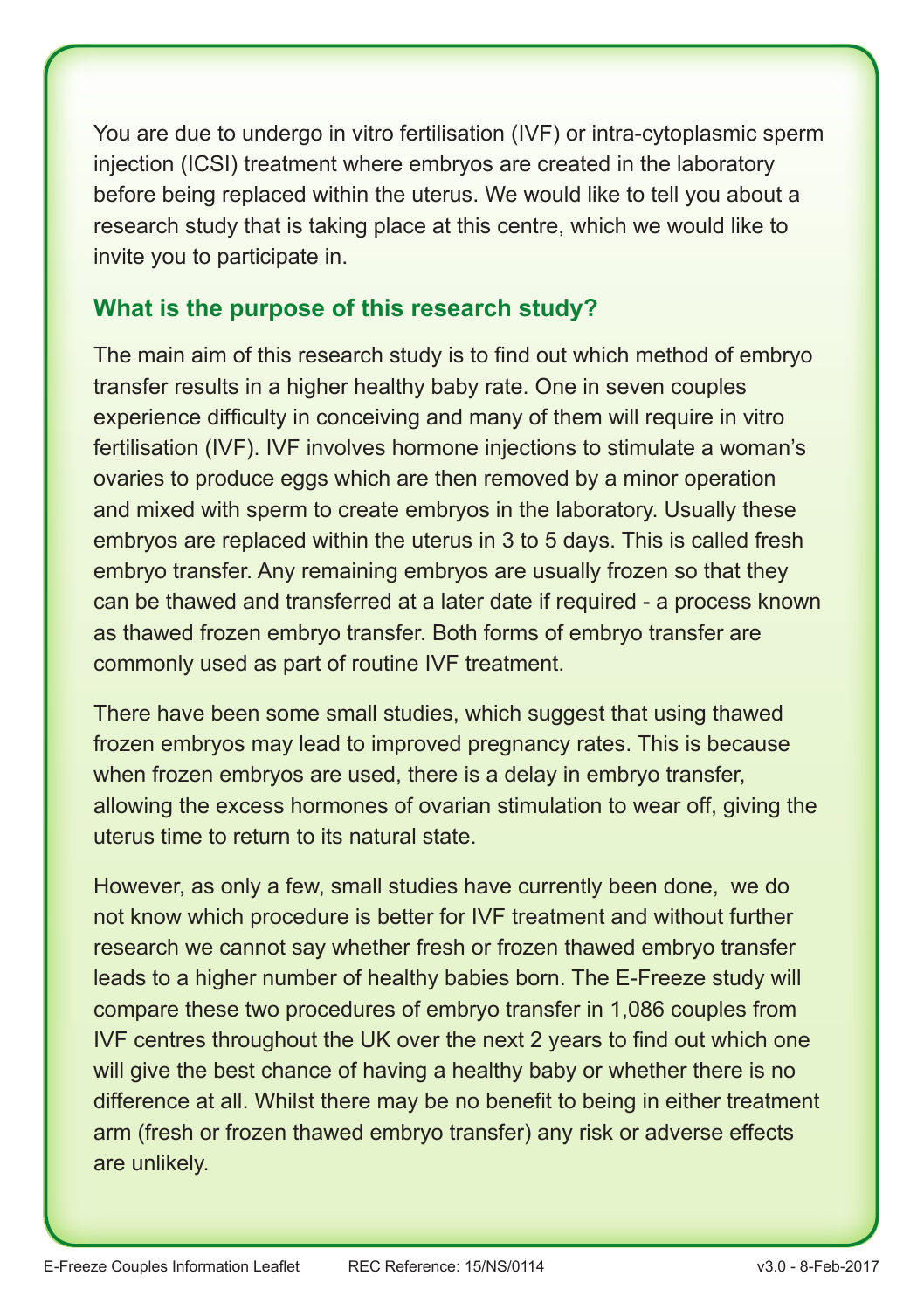This research study will help provide information on the best way of delivering IVF treatment in the future in terms of effectiveness, safety and cost, to both yourselves and the health service.

## **Why have I been invited to take part?**

You are being asked to take part in this research study because the fertility centre has recommended that you are about to undergo IVF/ICSI treatment.

# **Do I have to take part?**

No. It is entirely your decision whether or not to take part in the research study. If you decide not to, your care will not be affected in any way. If you decide you would like to take part, you can change your mind at any time up to the day of embryo freezing. You can withdraw from the study without having to give a reason.

## **What will happen if I do take part?**

If you agree to take part, you and your partner will be asked to sign a consent form. We will collect clinical information about you both, including any previous pregnancies and fertility treatment from your notes. Your scheduled IVF/ICSI treatment will proceed as planned. You will receive hormone injections to help the ovaries produce mature eggs, regular ultrasound scans and blood tests to monitor your ovaries. A surgical procedure will be done to collect eggs. These eggs will be mixed (IVF) or injected (ICSI) with sperm to create embryos in the laboratory. If you have three good quality embryos 3 days after egg collection you will be randomly allocated to receive either fresh or frozen embryo transfer. The random allocation to the treatment arms is just like 'tossing a coin' and you will have a 50:50 chance of being placed in either of two treatment groups:

The fresh embryo transfer group  $-$  where you will have a fresh embryo transfer within a week of egg collection and creating embryos, and any remaining good quality embryos will be available to be frozen.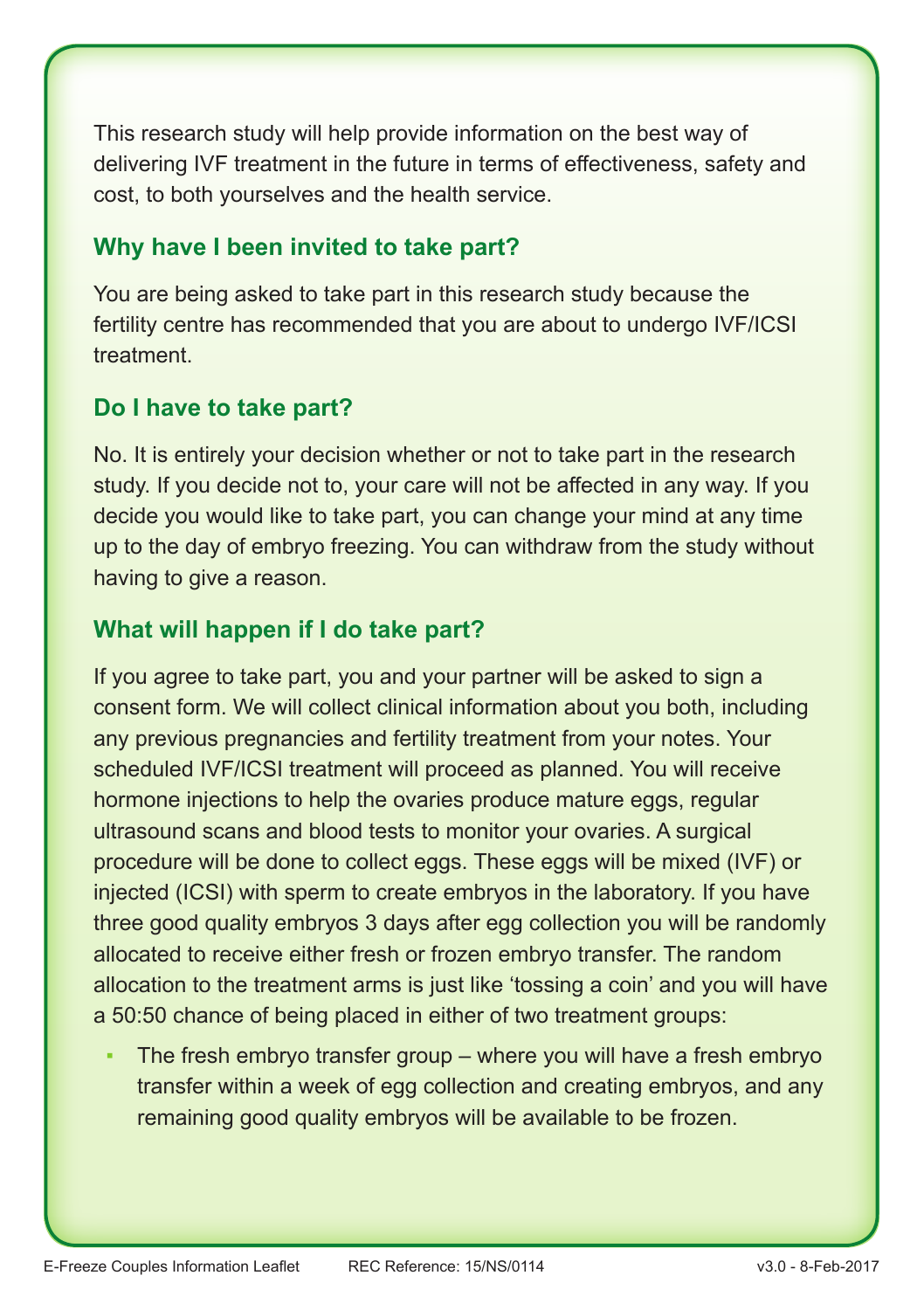The thawed frozen embryo transfer group  $-$  where all good quality embryos will be frozen, to be thawed and transferred at a later date. Embryo transfer typically takes place 4 to 6 weeks later and always within 3 months of egg collection. Your clinic/ research nurse will discuss the date of your embryo transfer with you. This is the time that it takes for the effects of hormone injections to wear off. There will be a few visits to hospital to prepare the lining of the womb.

Neither you, nor your doctors can decide which treatment you will receive. The fertility centre will telephone you on day 3 to let you know to which group you have been assigned and make the necessary arrangements.

You will also be asked to fill in a very short questionnaire about how you are feeling at the time of consent. At embryo transfer you will be asked to complete this questionnaire again, plus a questionnaire asking about time taken and any additional expenses incurred attending the clinic.

Two weeks after embryo transfer your clinic will arrange a pregnancy test. If this is positive, an ultrasound scan will be arranged 3 weeks later to visualise the pregnancy. If all is well, you will be referred for antenatal care in the usual way.

Everyone in the study will be followed up in exactly the same way until 2 weeks after embryo transfer. If your treatment results in a pregnancy, we will be in touch during and after the end of the pregnancy to collect information about your health and that of your baby. A research nurse from your clinic will contact you by telephone at various time points (12 weeks, and 28 weeks and approximately 6 weeks after delivery).

In the event that your IVF treatment does not result in 3 good quality embryos, you will not be included in this study. Instead, you will be offered the most appropriate standard treatment by the fertility centre.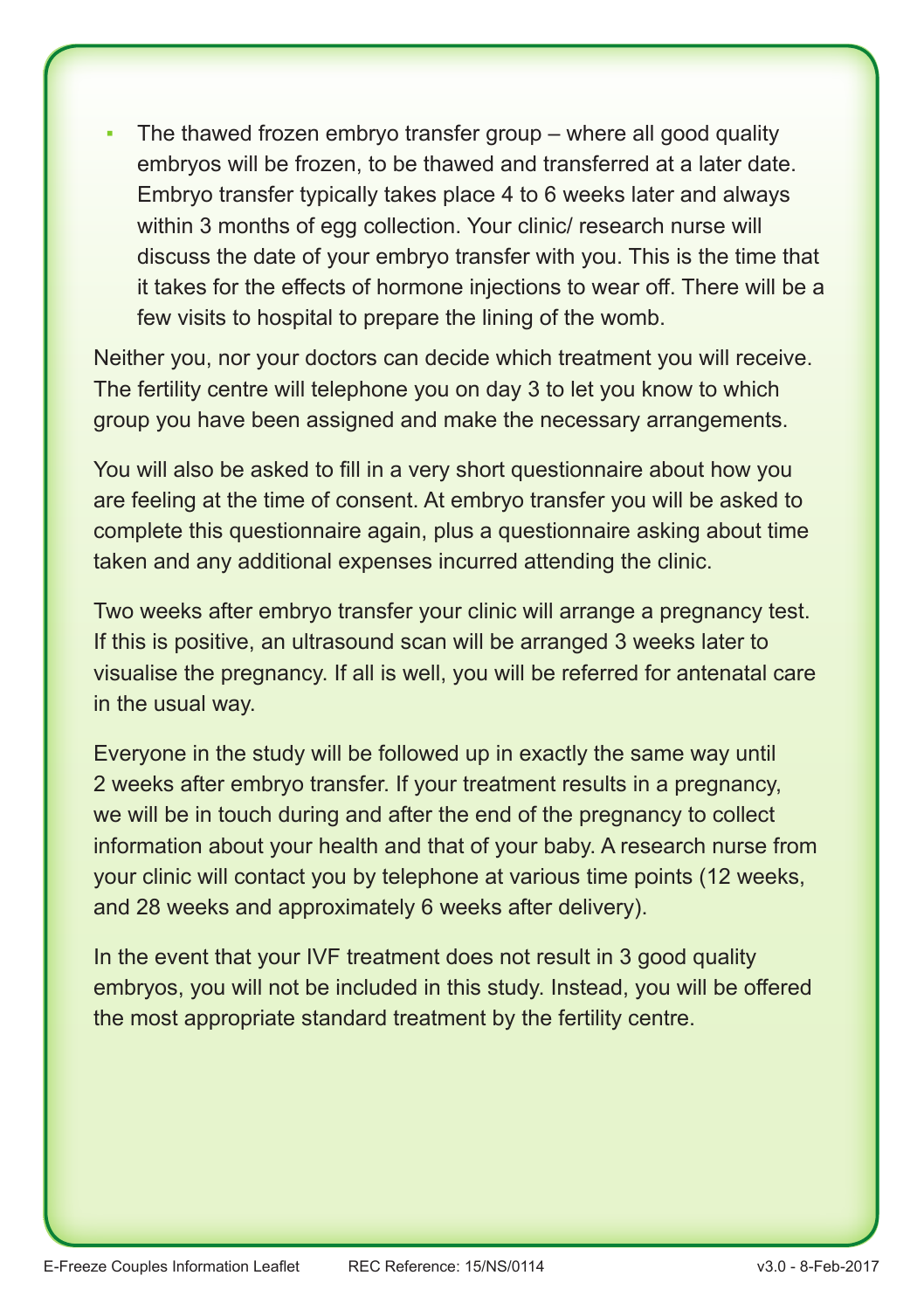#### **What are the possible risks and benefits of taking part?**

We do not expect any harm to come to you by taking part in this research study. All the procedures involve standard techniques which are already being used by IVF clinics. Your participation in this study should not involve any additional risk to you or your children.

If you are randomised to delayed embryo transfer, there will be no additional charge for freezing embryos and first thawed embryo transfer.

Replacement of frozen thawed embryos is an integral part of standard care in IVF. All the centres taking part in this research have excellent success rates with frozen embryo transfer. While not all embryos which are frozen survive the freezing and thawing process, the chance of this happening in couples with three good quality embryos on day 3 is negligible. To date, studies on many thousands of children born from embryo freezing have not shown any cause for concern.

It is unlikely that any information generated by this study will change the care you receive. However we hope that this research will improve the success of IVF/ICSI treatment for couples in the future.

## **Will taking part in this study be kept confidential?**

If you take part in the study, some personal information such as your name, address and other contact details will be collected. These details will be held securely by the study managers in Oxford and will only be used by members of the research team to contact you. The Health and Social Care Information Centre and other central UK NHS bodies may be used to help contact you or provide information about your health status.

Information will be held on a secure online database designed specifically for this trial and will only be accessible by those involved in the research. Non-identifiable data from this study may be shared with other researchers who are doing similar work. To make sure that the study is being carried out correctly, your health records may be looked at by representatives of the research study sponsors (University of Aberdeen and NHS Grampian), research study organisers and your local NHS Trust.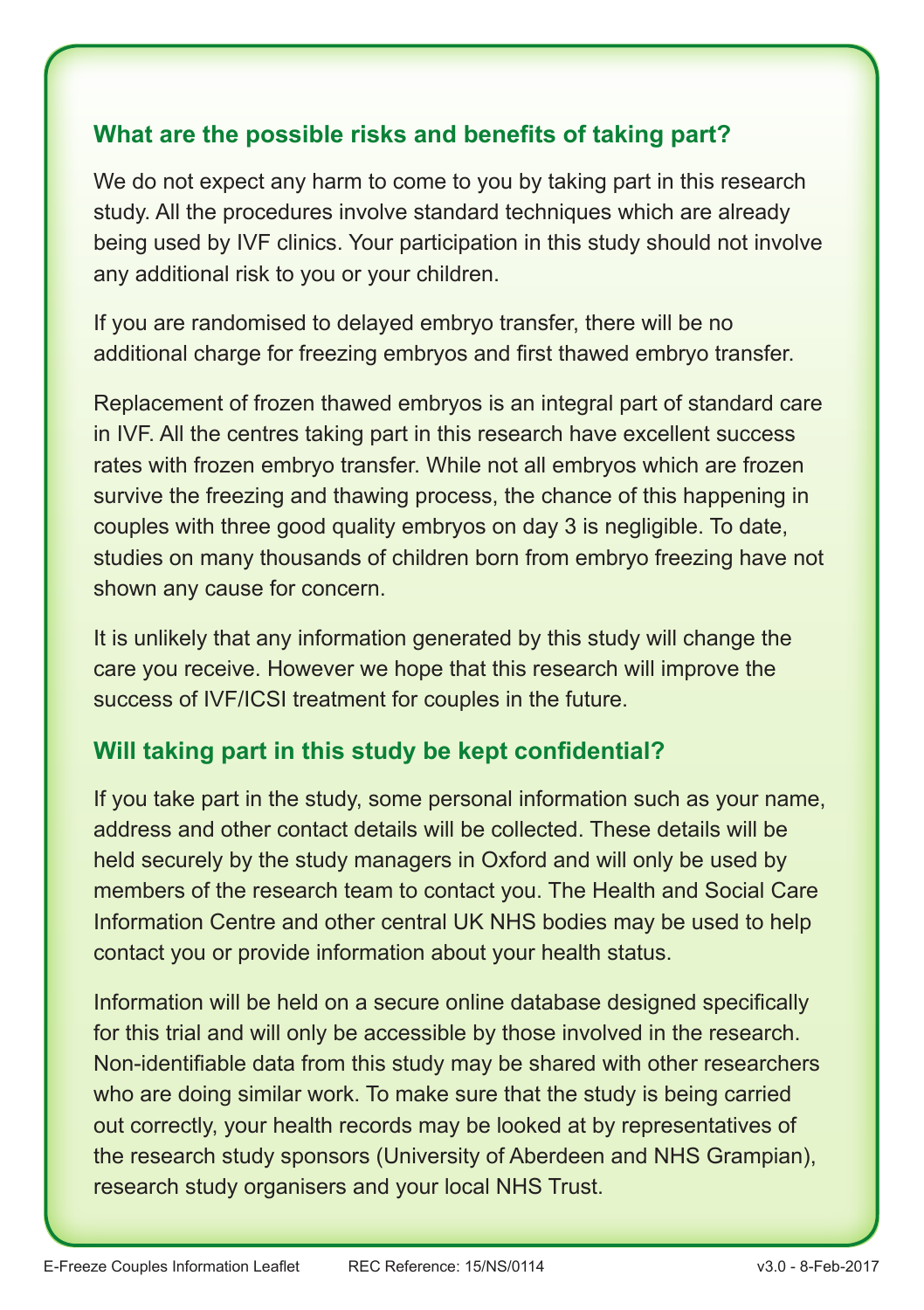#### **What if relevant new information becomes available?**

Sometimes we get new information about the treatment being studied. If this happens, any new information that is likely to affect your participation in the study in any way will be discussed with you. You will be free to decide whether to continue with the study. If you decide to withdraw, your care will not be affected. If the study is stopped for any reason, we will tell you and let you know what will happen next.

# **What will happen if I don't want to continue with the research study?**

You can withdraw from the study at any time. We will ask you if we may use the data collected up to the point of your withdrawal in the analysis of the study.

#### **What if there is a problem?**

If you have a concern about any aspect of this study you should ask to speak to the doctor or nurse who is leading the study at your hospital (their contact details can be found at the end of this information sheet). You can also talk to the Patient Advice and Liaison Service – contact details can be obtained from your local hospital. If you remain unhappy and wish to complain formally, you can do this through the NHS Complaints mechanisms (or similar pathway in a private institution).

In the unlikely event that something goes wrong, you may have grounds for legal action and could seek compensation through the research sponsors of the study, University of Aberdeen and NHS Grampian although you may have to pay for your legal costs. Contact details for research sponsors are available through the research team. If you were in any way harmed and it is due to any routine clinical treatment or negligence then for those centres where NHS centres are providing the clinical treatment NHS indemnity arrangements will apply.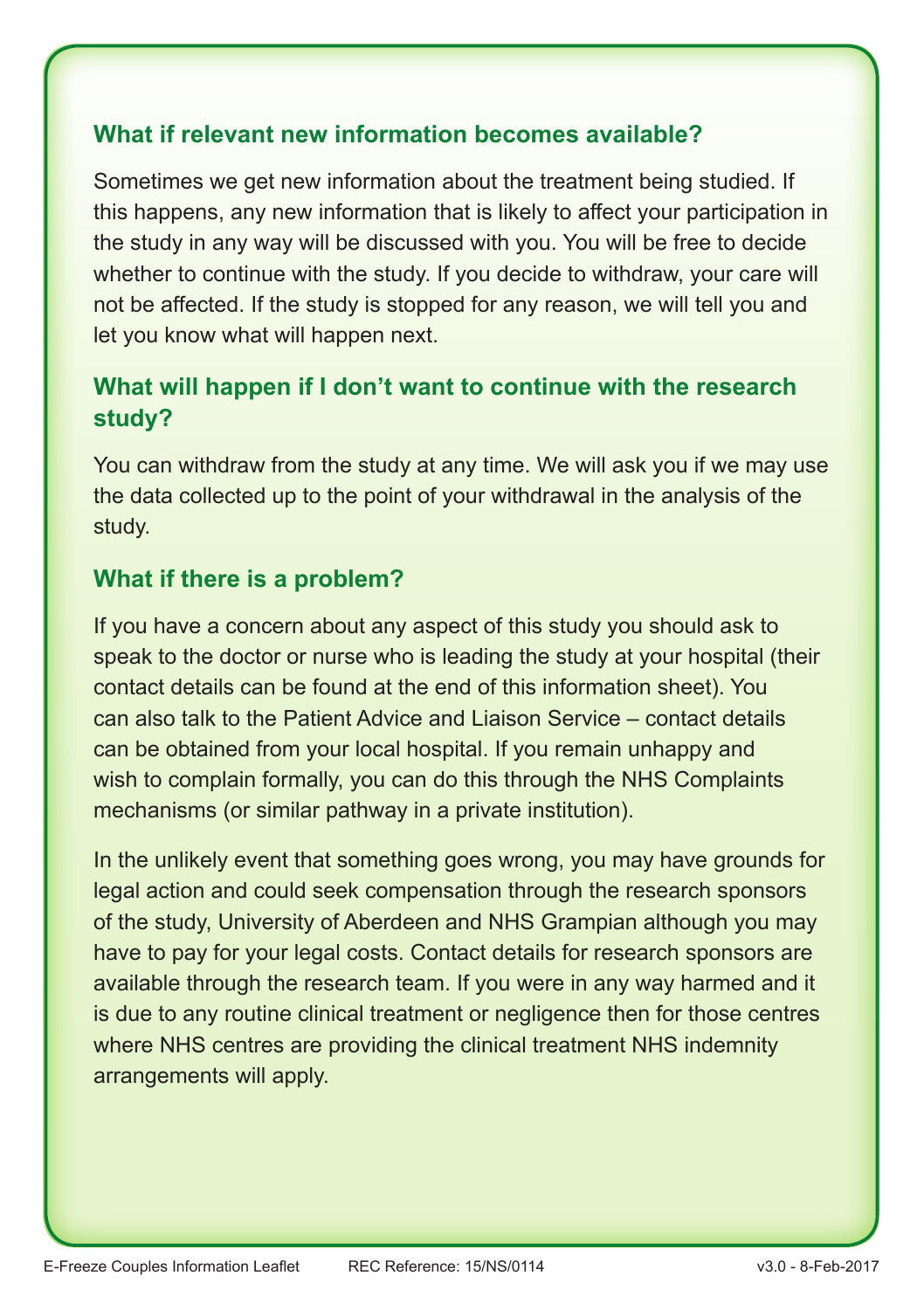## **Involvement of your General Practitioner (GP)**

With your permission, your GP will be informed of your participation in the study and they will receive a copy of this information leaflet for their records.

#### **What will happen to the results of the research study?**

At the end of the research study, the results will be analysed and published in medical journals. We will send you a summary of the final results of the study. A copy of the full journal article can be requested from the National Perinatal Epidemiology Unit (NPEU) in Oxford. You will not be identified in any report or publication about the study.

#### **Who is organising and funding the research?**

The research study is the responsibility of the University of Aberdeen but is run by the National Perinatal Epidemiology Unit, Clinical Trials Unit which is a department of Oxford University. It is funded by the Health Technology Assessment programme within the National Institute for Health Research [http://www.hta.ac.uk].

#### **Who has reviewed the research study?**

All research involving NHS patients has been approved by an NHS Research Ethics Committee before it goes ahead. Approval means that the Committee is satisfied that your rights will be respected, that any risks have been reduced to a minimum and balanced against possible benefits, and that you have been given sufficient information on which to make an informed decision whether to take part or not. The North of Scotland Research Ethics Committee has reviewed and approved this study.